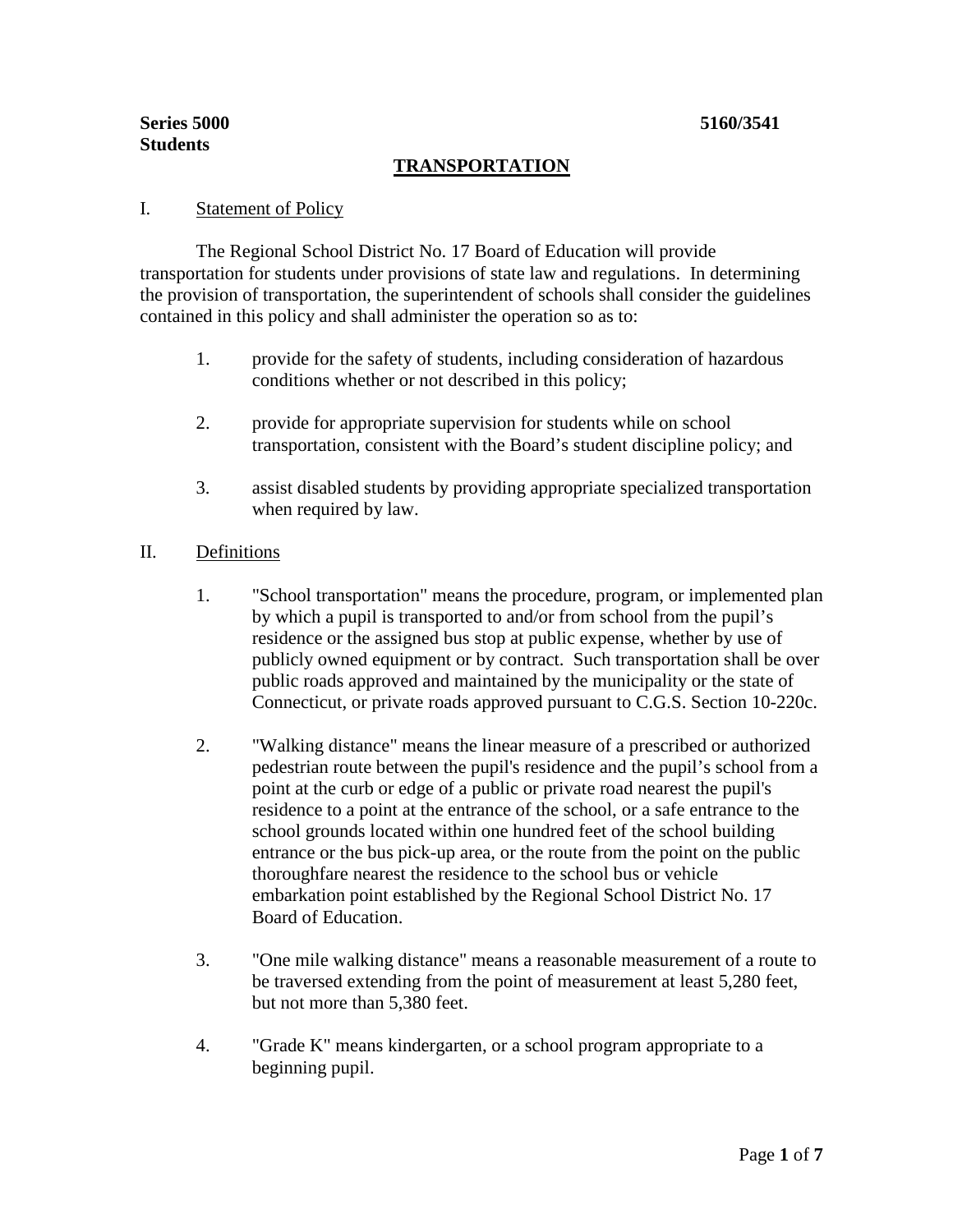- 5. "Hazard" means a thing or condition, as prescribed in this policy under "Hazardous Conditions" that affects the safety of pupils walking to or from school and/or to or from a designated bus pick-up area.
- 6. "Sidewalk" means a portion of the landscape right of way approximately three feet wide, usually parallel to the traffic lanes which may be paved or unpaved, and marked by curbing, drainage ditch, grass area or fencing; apart from and independent of any white line safety markings along the street pavement.
- 7. "Raised walk area" means a portion of the landscape right of way approximately three feet wide, usually parallel to the traffic lanes which may be paved or unpaved, distinguished by some elevation above the street pavement level and marked by curbing, drainage ditch, grass area or fencing; apart from and independent of any painted safety markings along the street pavement.
- 8. "Walking route" means the route that the student is expected to travel between his/her residence to and from school and/or an assigned bus stop.
- 9. "Bus stop" shall be defined as a geographical location designated by the Board of Education, school administration or their designee where students can safely wait for purposes of embarking or disembarking a school bus.
- 10. "Pupil" means any individual of school age enrolled in a public or nonprofit private school located within the school district or contiguous school district as the case may be.

# III. Provision of Transportation

Transportation by private carrier may be provided whenever such practice is more economical than using school district-owned/leased facilities. If parents volunteer, and the administration permits, parents may be reimbursed for transportation of eligible students whenever such practice is more economical or convenient for the school district.

In determining the provision of transportation for resident public and eligible private school students, the following guidelines regarding walking distances will be considered. Distance measurements will be based on the most direct route from the student's home beginning at a point at the curb or edge of a public road or highway nearest the home to the edge of the school property or bus pickup areas.

| Grade    | Limit        |
|----------|--------------|
| K        | 1 mile       |
| $1 - 3$  | 1 mile       |
| $4 - 8$  | $11/2$ miles |
| $9 - 12$ | 2 miles      |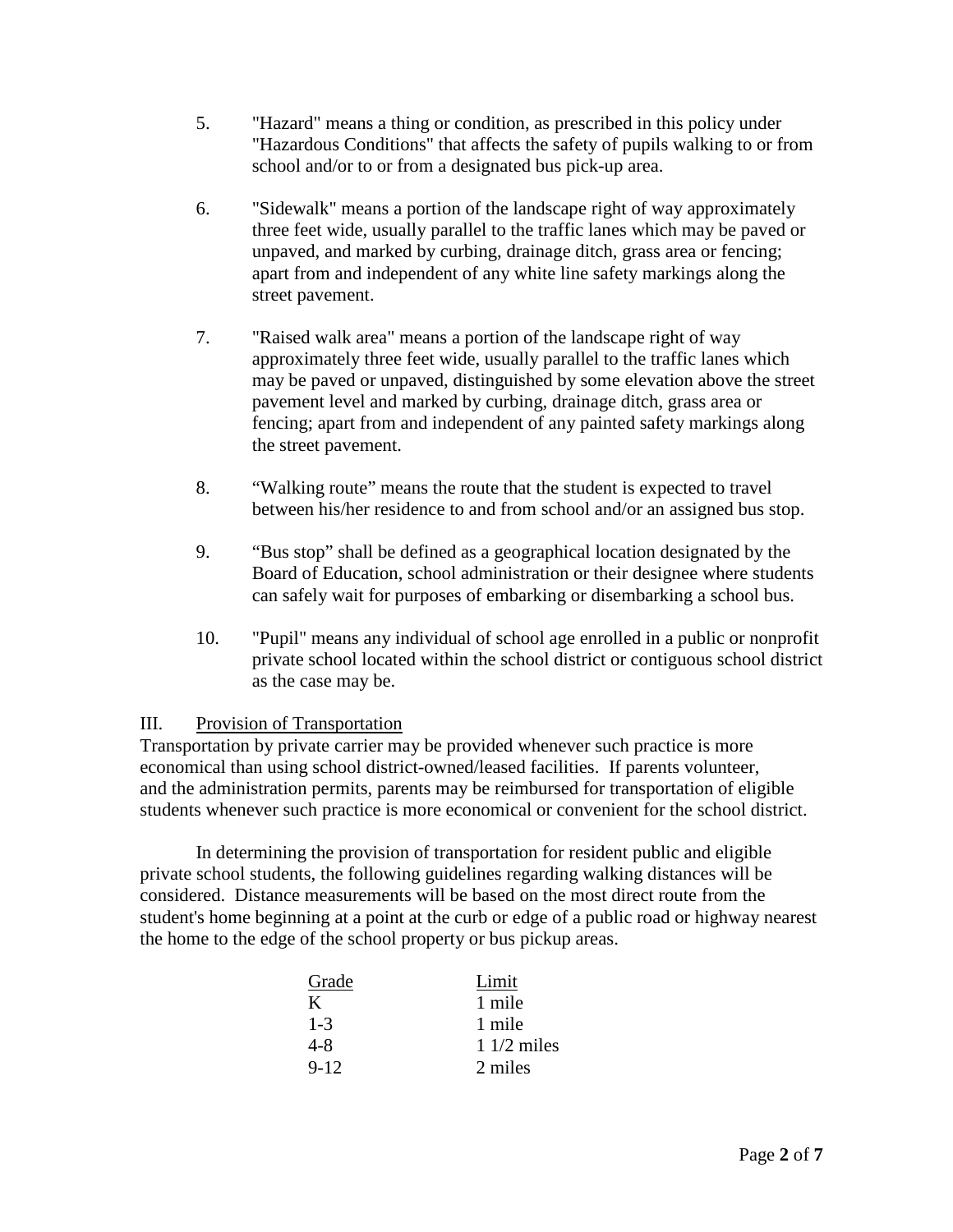Students living within the stated distance limits will receive transportation when, in the opinion of the Superintendent of Schools, it is in the best interests of the district to provide transportation.

### IV. Access to Bus Stops/Transportation and Behavior

Parents and/or guardians are responsible for ensuring the safety of their children up until the point when students board the school bus or other school provided transportation, and after students get off the bus after school. This responsibility includes the selection of walking routes to/from any bus stop and/or the school building, compliance with health and safety precautions at the bus stop and along walking routes, and the provision of supervision that is appropriate to the student's age, maturity and conditions along the walking route and/or at the bus stop at all times.

Given that bus pick up times may vary, the Board expects that parents and/or guardians will ensure that their children arrive at the bus stop in advance of any scheduled pick up time.

Students accessing school transportation are expected to behave in an appropriate manner, in accordance with all school rules and regulations. The Board's policies and procedures concerning student discipline shall apply to student behavior while accessing student transportation.

## V. Hazardous Conditions

The administration shall consider the following guidelines for hazardous conditions when making decisions regarding the transportation of children:

- 1. Except as provided in Paragraph 7 of this Section, a street or road, along a designated walking route to or from school and/or to or from a designated bus pick-up area, having an adjacent or parallel sidewalk or raised walk area shall be deemed hazardous when any one of the following conditions exist:
	- a) For pupils under age ten, or enrolled in grades K through 3:
		- (i) the absence of a pedestrian crossing light or crossing guard where three or more streets intersect, and a pupil is expected to cross the street; OR
		- (ii) street crossings where there are no stop signs or crossing guards and the traffic count during the time that pupils are walking to or from school exceeds sixty vehicles per hour at the intersection, and a pupil is expected to cross the street.
	- b) For pupils over age ten, or enrolled in grades 4 through 12, the absence of a traffic light or stop signs or crossing guard at an intersection where three or more streets intersect which has a traffic count which exceeds ninety vehicles per hour during the time that pupils are walking to or from school, and such pupils are expected to cross the street;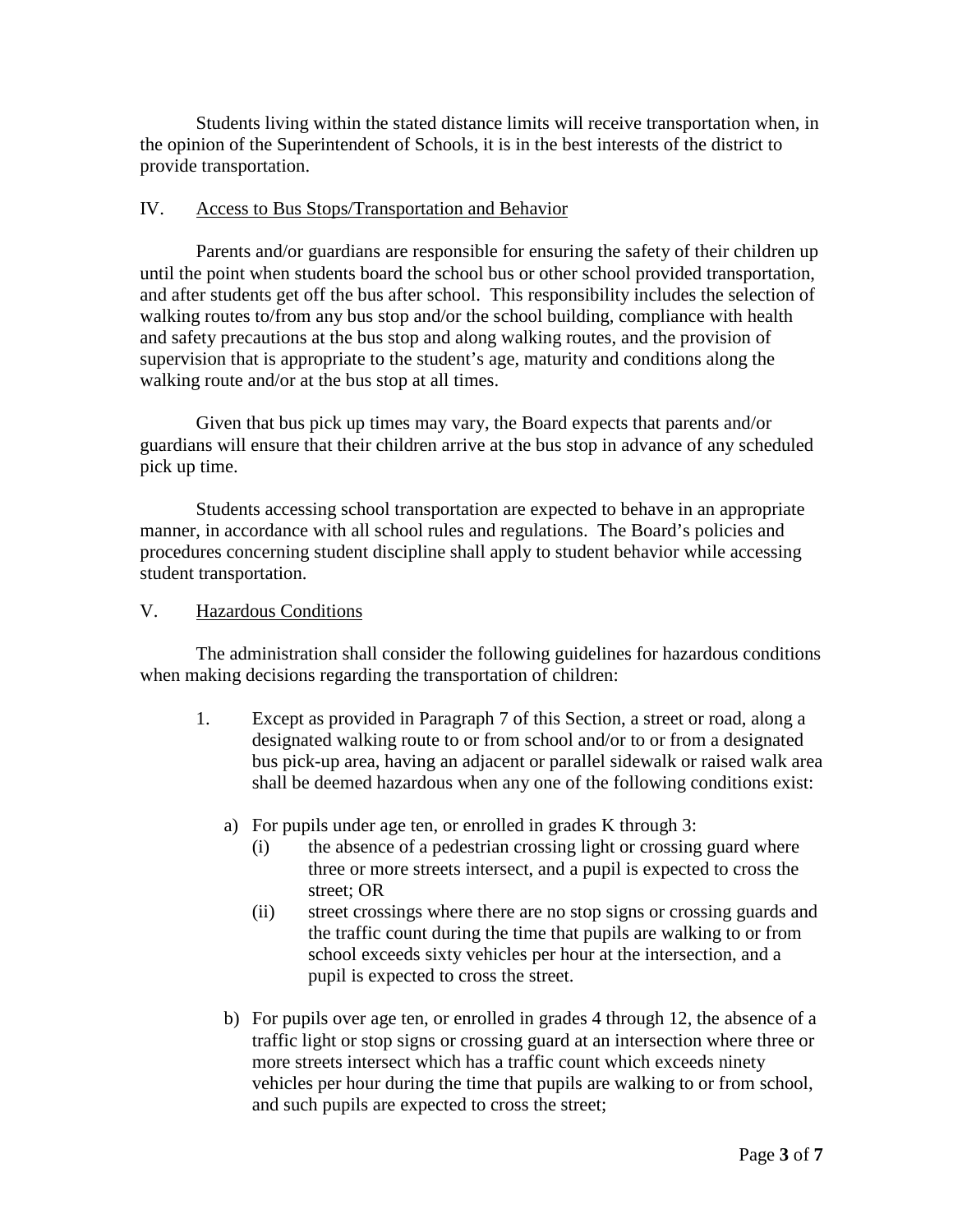- c) For all pupils:
	- (i) any street, road, or highway with speed limits in excess of forty miles per hour which does not have pedestrian crossing lights or crossing guards or other safety provisions at points where pupils must cross when going to or from school or the bus stop; OR
	- (ii) the usual or frequent presence of any nuisance such as open manholes, construction, snow plowed or piled on the walk area making walkways unusable, loading zones where delivery trucks are permitted to park on walkways, commercial entrances and exits where cars are crossing walking areas at speeds in excess of five miles per hour, and the like, including such nuisances which are hazardous or attractive to children.
- 2. Any street, road, or highway, along a designated walking route to or from school and/or to or from a designated bus pick-up area, that has no sidewalks or raised walk areas shall be deemed hazardous if any one of the following conditions exist:
	- a) For pupils under age ten, or enrolled in grade K through 3:
		- (i) any street, road, or highway possessing a traffic count of sixty or more vehicles per hour at the time that pupils are walking to or from school; OR
		- (ii) any street, road, or highway possessing a speed limit in excess of thirty miles per hour.
	- b) For all pupils:
		- (i) the presence of human-made hazards including attractive nuisances, as stated in  $1(c)(ii)$  above; OR
		- (ii) any roadway available to vehicles that does not have a minimum width of approximately twenty-two feet; OR
		- (iii) any roadway available to vehicles that, when plowed free of snow accumulations, does not have a minimum width of approximately twenty feet; OR
		- (iv) any street, road, or highway where the line-of-sight visibility together with posted speed limits do not permit vehicular braking/stopping in accordance with the Connecticut Drivers Manual or Department of Transportation, Division of Design Standard, or other reasonable standard.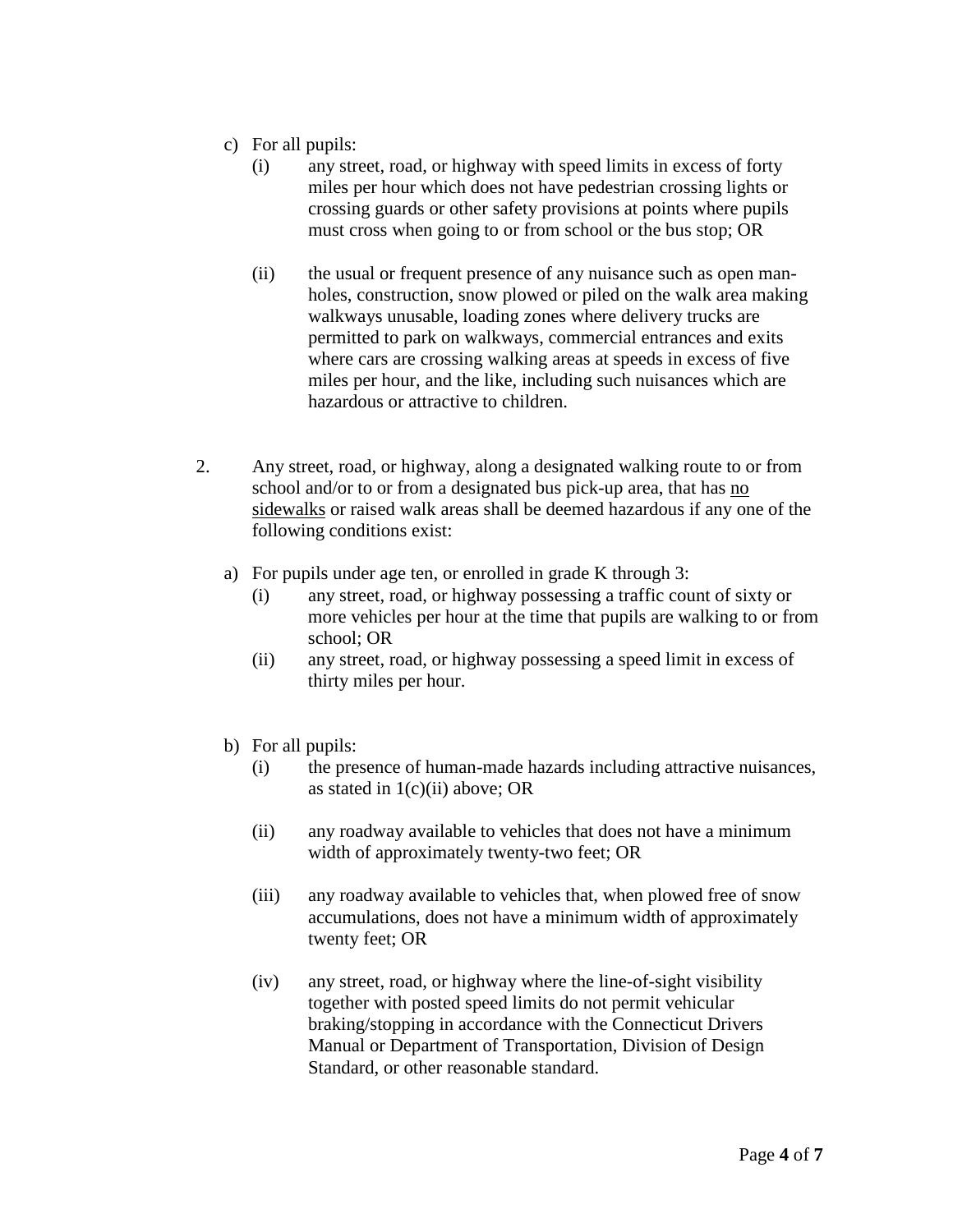- 3. Any walkway, path, or bridge, along a designated walking route to or from school and/or to or from a designated bus pick-up area, in an area adjacent or parallel to railroad tracks shall be considered hazardous unless a suitable physical barrier along the entire pedestrian route is present and fixed between pupils and the track; and any crossing of railroad tracks carrying moving trains during hours that pupils are walking to or from school or to and from a designated bus pick-up area shall be deemed hazardous unless:
	- a) a crossing guard is present; OR
	- b) for pupil under age ten, an automatic control bar is present at crossings; OR
	- c) for pupils over age ten, a bar or red flashing signal light is operational.
- 4. For pupils in grades K through 4, the following conditions shall be deemed hazardous:
	- a) a lake, pond, stream, culvert, water-way, or bridge shall be deemed a hazard in the absence of a fence or other suitable barrier fixed between the pupil and the water; OR
	- b) any area adjacent to a roadway, sidewalk, or bridge, along a designated walking route to or from school and/or to or from a designated bus pick-up area, having a drop of three or more feet per four feet of travel length on either side of the established lanes, in the absence of a fence or other suitable barrier.
- 5. For pupils in grades K through 8, walking to or from school or the bus stop at any time prior to one-half hour before sunrise or any time one-half hour after sunset shall be deemed hazardous.
- 6. For all students, walking along any street, road, walkway, sidewalk, or path designated as a walking route which passes through an area which has a history of aggressive acts of molestation resulting in actual or threatened physical harm or moral degradation during the hours when pupils ordinarily walk to or from school shall be deemed hazardous.
- 7. It shall not be a "hazard" or "hazardous condition" for a pupil whose residence abuts a public street, road or highway to (1) wait for the bus on the private property where the pupil resides for the school bus, until the school bus's flashing red lights are activated to stop traffic so that the student can enter onto or cross the public street, road or highway to get on a school bus; or (2) exit a school bus that is stopped on the public street, road or highway, when the bus's flashing red lights are activated to stop traffic so that the pupil can enter onto or cross such street, road or highway to access the private property where the pupil resides.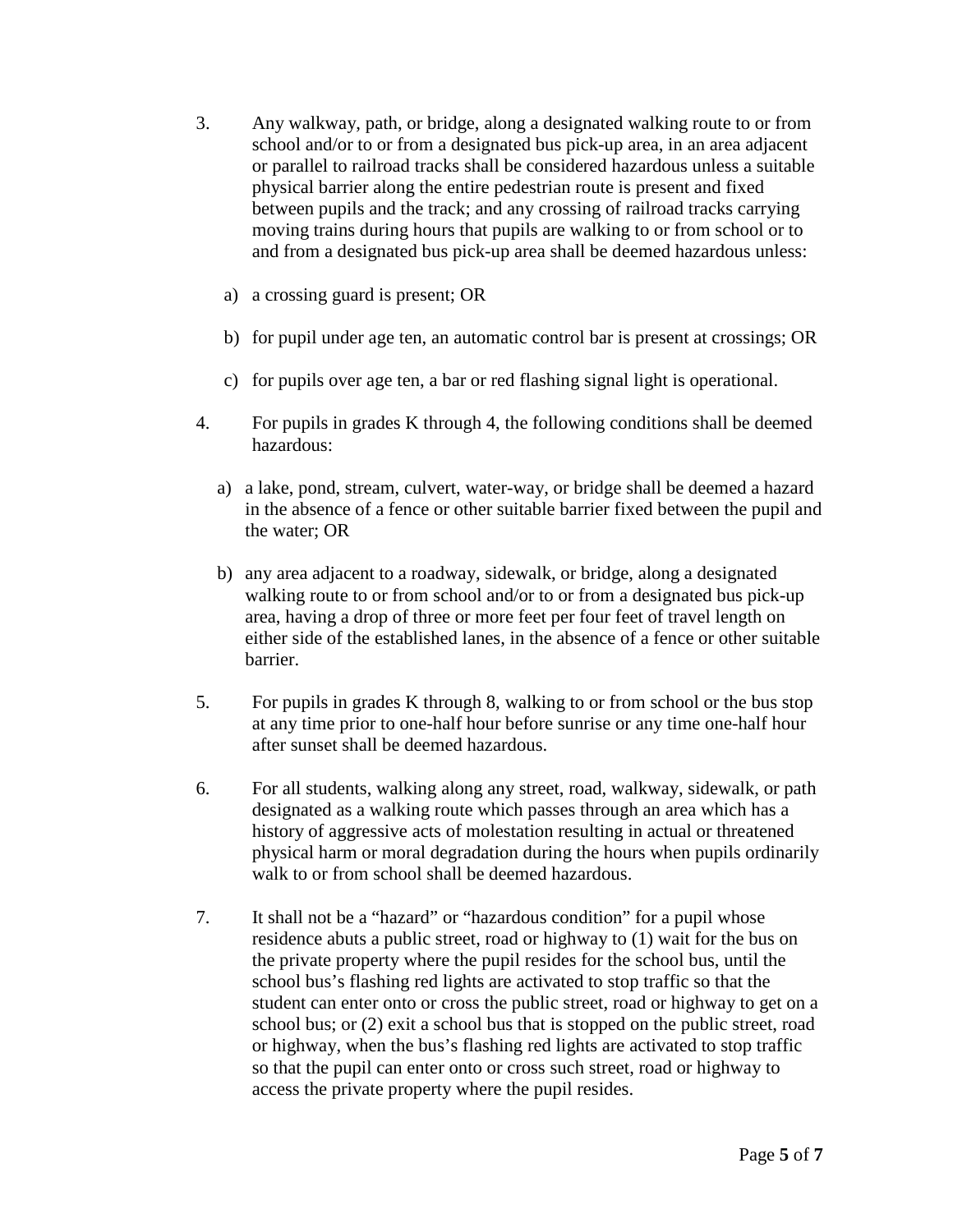# VI. Applicability and Exceptions

- 1. This policy is applicable to public road approved and maintained by the municipality or state of Connecticut, or private roads approved for passage of school transportation vehicles in accordance with C.G.S. Section 10- 220c.
- 2. Special Education pupils and pupils eligible for accommodations under Section 504 of the Rehabilitation Act shall be judged on an individual basis, and appropriate transportation provided.
- 3. The Superintendent of Schools may grant an exception to any guideline set forth in this policy where a peculiar condition or combination or conditions renders such condition(s) a hazard based upon reasonable judgment; or where under the circumstances, other conditions exist under which the safety of students necessitates a variance with the guidelines within this policy.

# VII. Complaint Procedure

- 1. All complaints concerning school transportation safety shall be made in writing to the Superintendent of Schools or designee. The Superintendent or designee shall maintain a written record of all such complaints, and shall conduct appropriate investigations of the allegations in a timely manner. The investigation shall include 1) the review of the complaint raised with appropriate personnel responsible for transportation of students and 2) the opportunity for the parent or other person making the complaint to meet with the Superintendent to discuss the complaint and any possible resolution thereof.
- 2. Annually, within thirty (30) business days of the end of the school year, the Superintendent of Schools or designee shall provide the Commissioner of Motor Vehicles ("Commissioner") with a copy of the written record of complaints received during the previous twelve (12) month period.
- 3. The Superintendent of Schools or designee shall make a written report of the circumstances of any accident within the Board's jurisdiction and knowledge, involving a motor vehicle and any pedestrian who is a student, which occurs at a designated school bus stop or in the immediate vicinity thereof, to the Commissioner within ten (10) business days thereafter on a form prescribed by the Commissioner.
- 4. If a complaint covered by Section 10-186 of the Connecticut General Statutes, and is not resolved by the Superintendent, the Superintendent shall inform parent or guardian, or an emancipated minor or a pupil eighteen